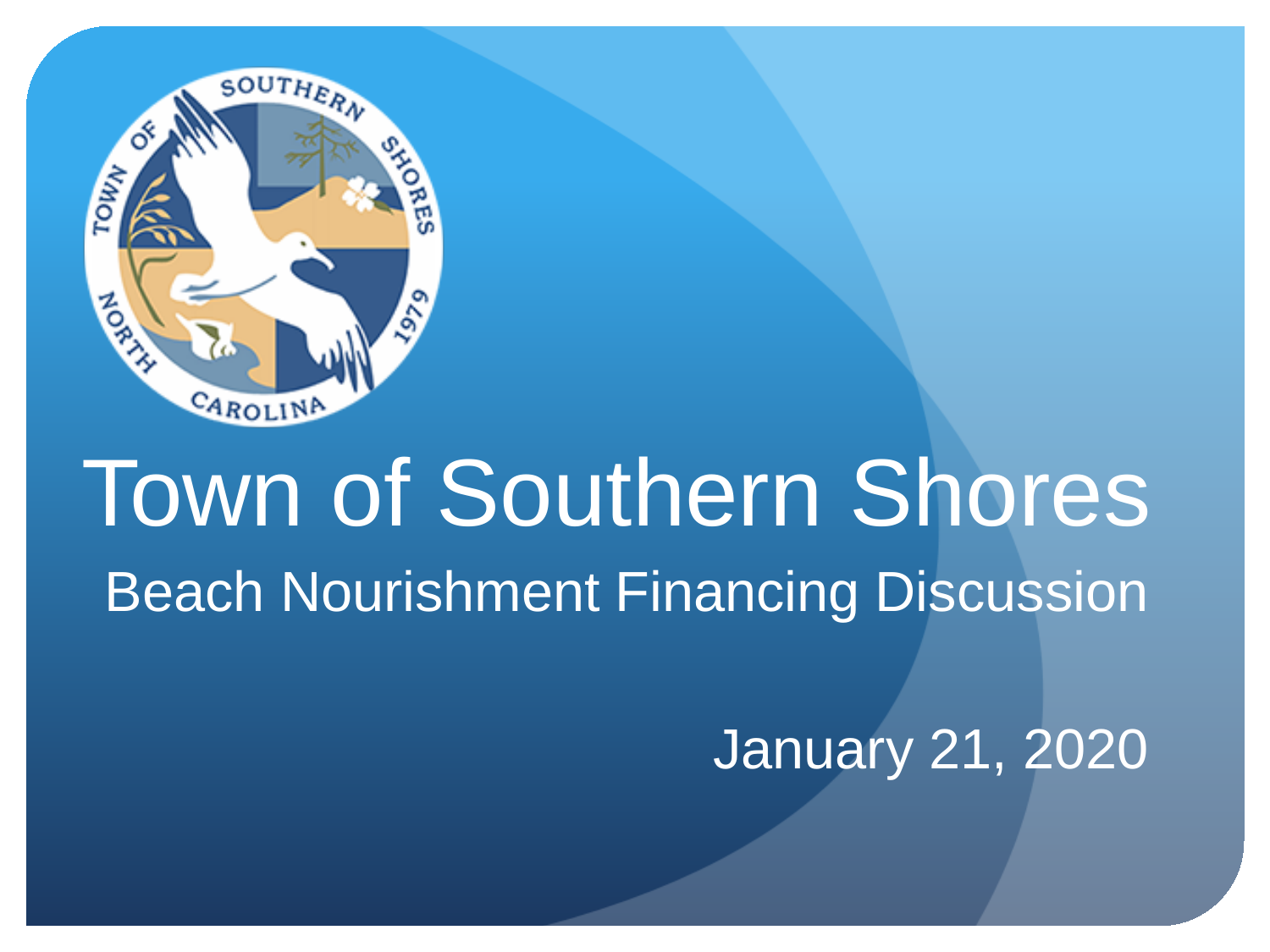#### General Introduction

- DEC Associates engaged by the Town to assist in financial planning and raising capital funds for beach nourishment
	- Firm specializes in beach nourishment financing alternatives
- Identified need for beach nourishment for all or part of the Town's shoreline and beginning to look at alternatives for funding
- Current focus on most cost effective means to meet this important need, including sources of funds to finance estimated capital cost
- N.C. Statutes provide limited means to finance beach nourishment often requiring partnership between a Town and the County
- Plans for moving forward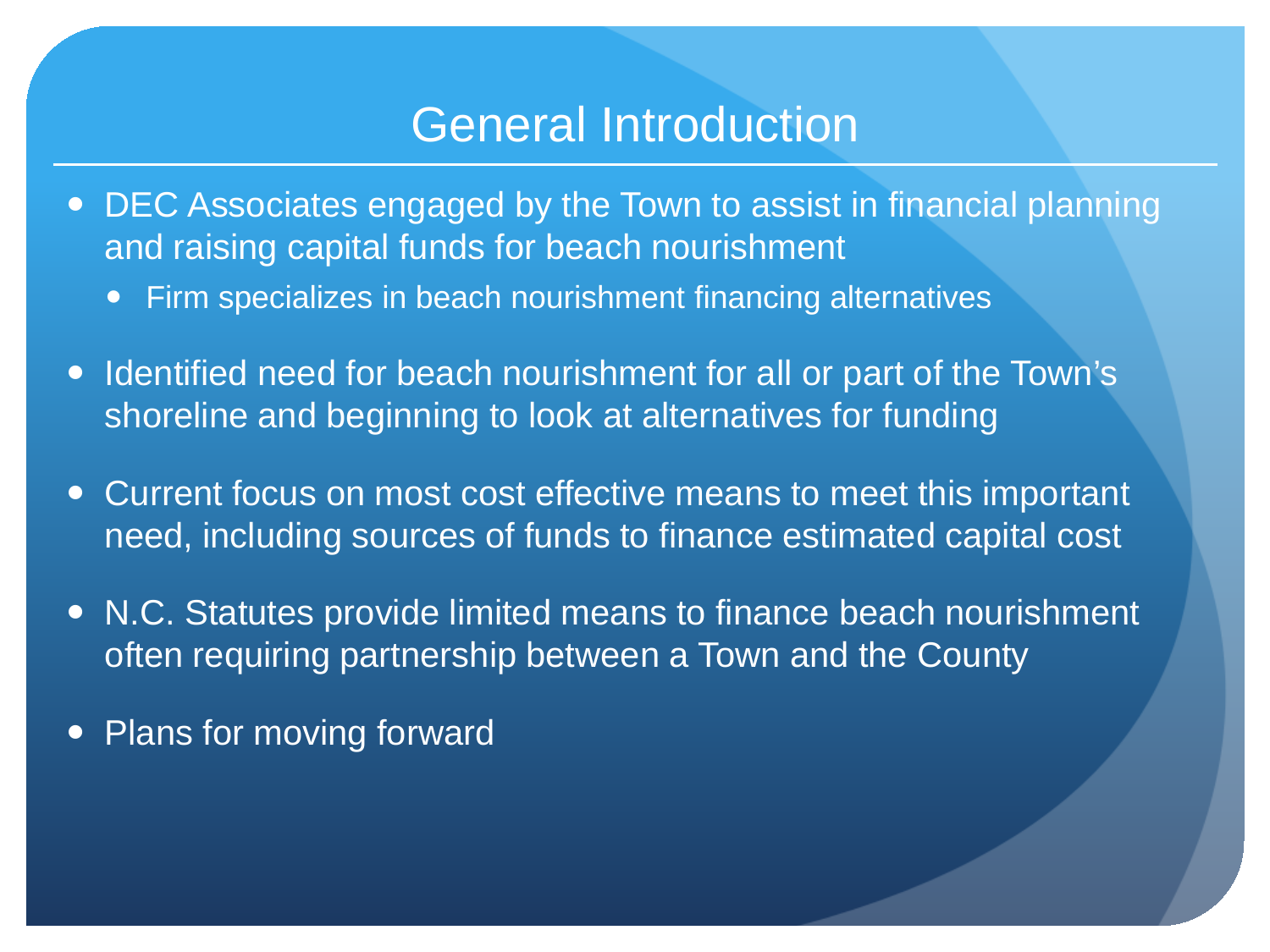## Beach Nourishment - Financing Modes Available

- Pay-Go
- **Borrowed** 
	- General Obligation Bonds
		- Must be voted by Referendum for new project issuance
		- Authorization last for 7 years
		- Public Hearing process to authorize vote
		- Pledges unlimited tax levy to pay debt service
	- Installment Purchase Financing G.S. 160A-20
		- Does not require voter referendum
		- Requires Public Hearing process
		- Requires pledge of real property for collateral
		- Requires increased time to secure pledge of collateral
		- Cost of property appraisals and other cost
		- Does not work well for the projects proposed due to inability to perfect the real property lien (need to pledge at least 50% of borrowed amount)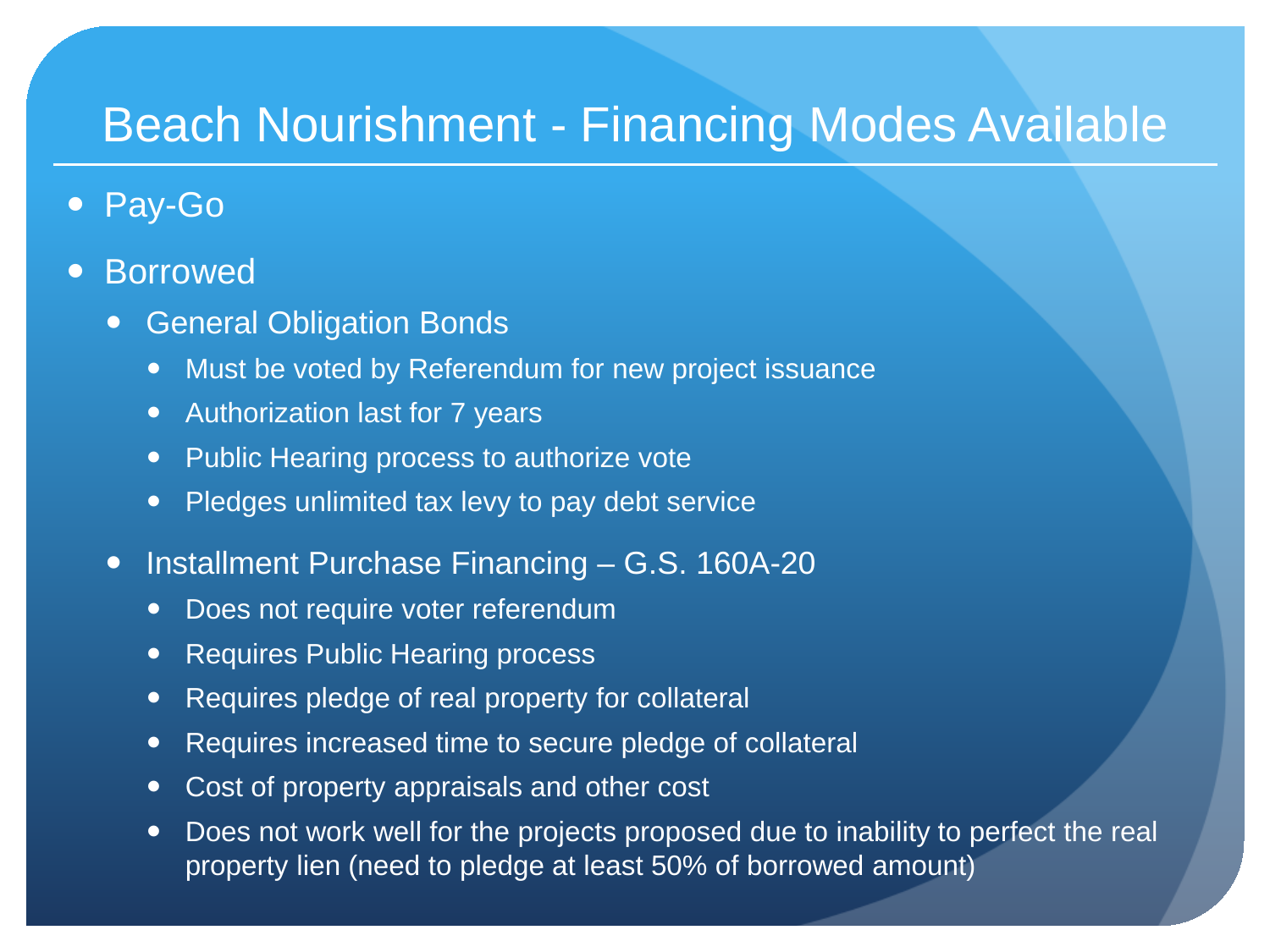## Beach Nourishment - Financing Modes Available

#### Borrowed (continued)

- Special Assessment Bonds G.S. 160A-220
	- Special Assessment would be petitioned by 66% of property to be assessed a voluntary process
	- Multiple public hearings
	- Although able to be blended with another mode of borrowing not likely method
	- Requires pledge of property included in assessment
- Special Obligation Bonds G.S. 159I-30 Preferred Method
	- Does not require voter referendum
	- State law prescribes use of Municipal Service District (MSD) in order to use Special Obligation Financing
	- MSD can be formed and levy tax inside the district, or no tax levied in district
	- Requires pledge of taxes and/or fees not levied by the municipality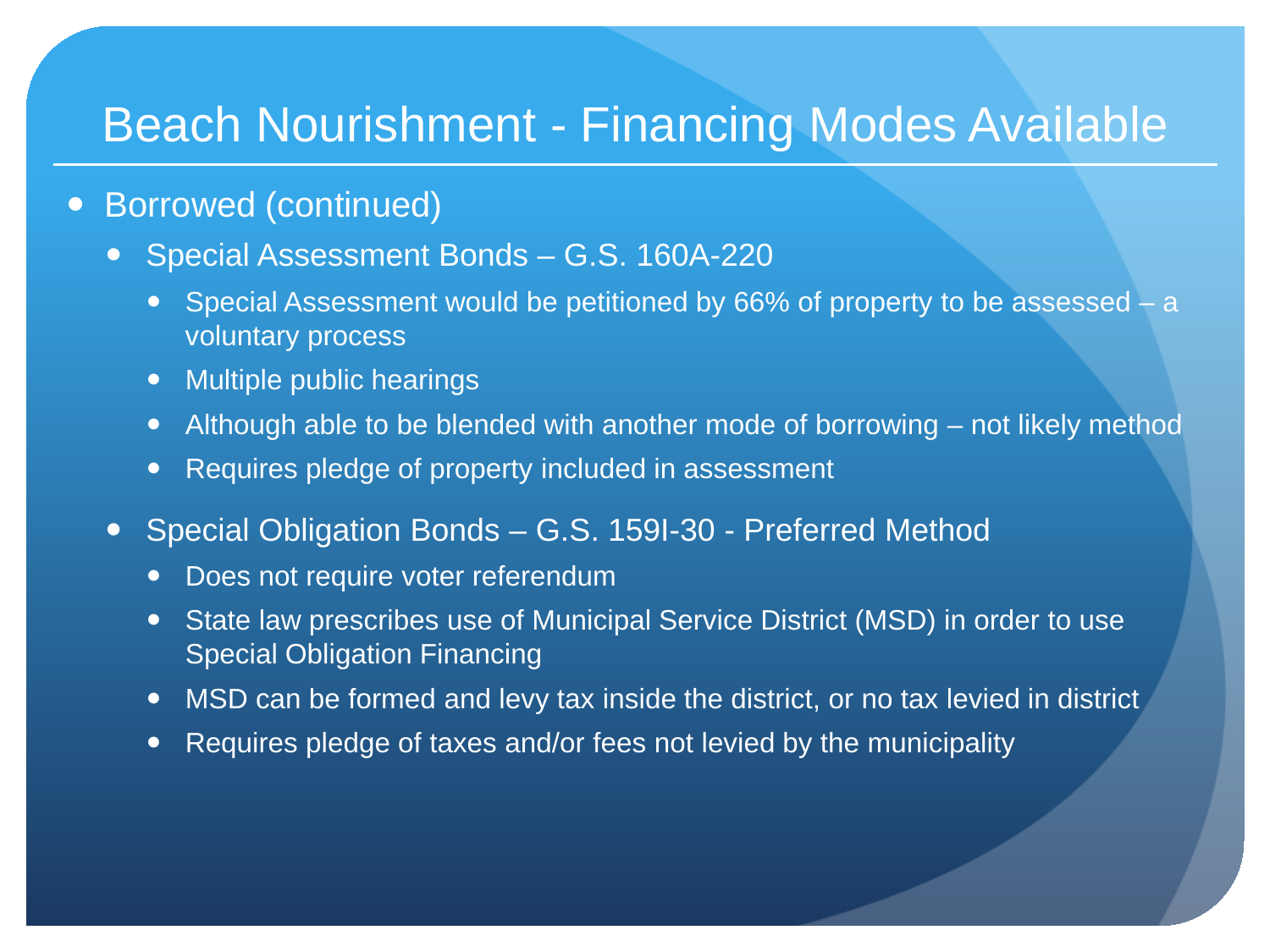#### Beach Nourishment - Financing Modes Available

#### Unique N.C. elements of SOBs

- Selected revenues are identified as source of credit pledge
	- Can only pledge tax revenues that are not levied by the Town
	- Any other lawful source of non-tax revenue can be pledged
	- Current level of revenues that can be pledged are not sufficient to meet credit standards for lending. Use of Town/County Interlocal Agreement used as a means to bridge the gap of pledged revenues.
- Revenues for debt repayment
	- Pledge of selected Town tax revenues and other lawful sources do not have to be used to pay debt service and can remain in the General Fund budget as customary
	- Currently available sources of payment for debt service would include Town-wide property taxes, Municipal Service District property taxes, combination of property tax sources, others?
	- County interlocal funds would be used to pay debt service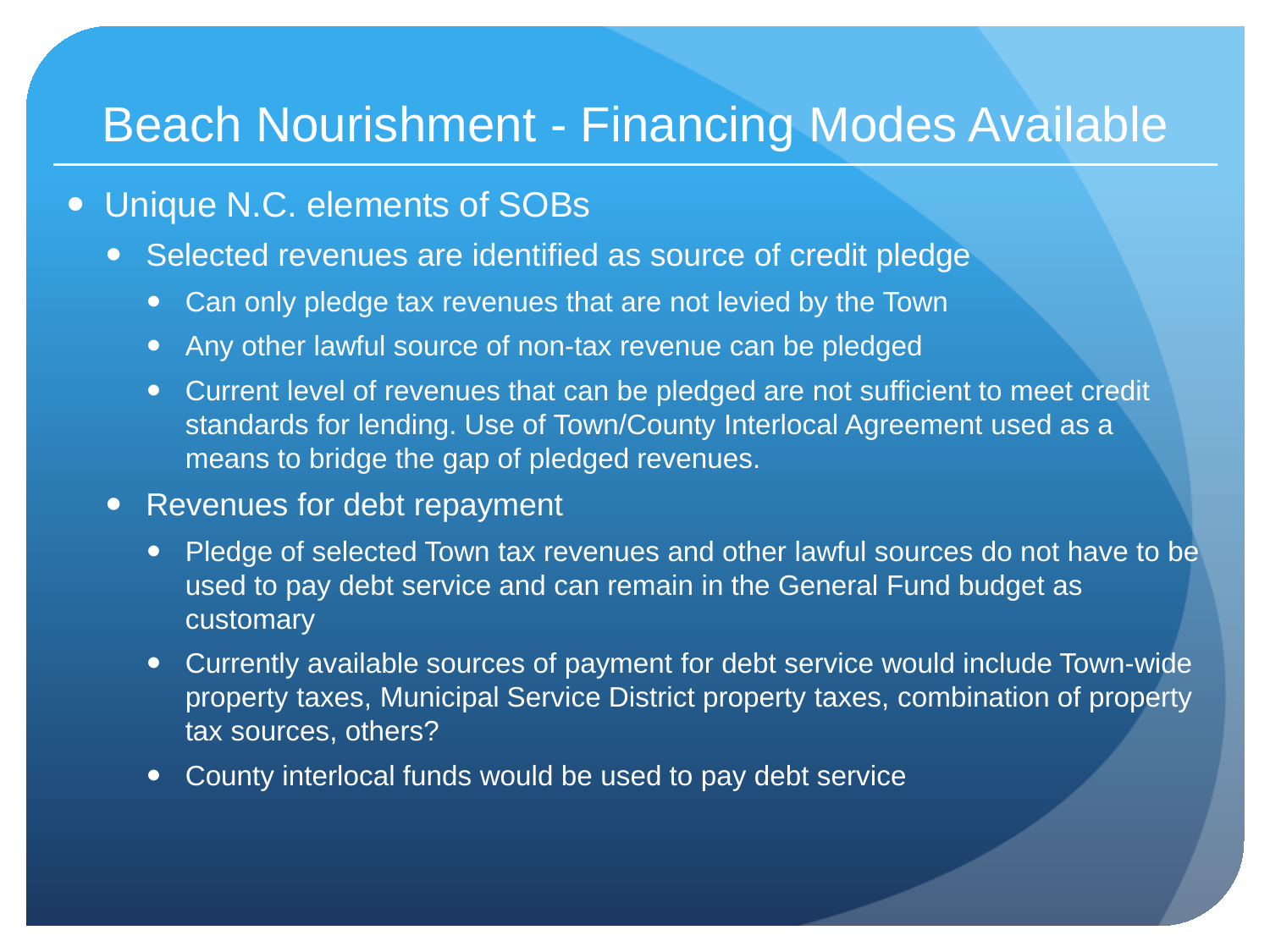## County Beach Nourishment Funding Plan

- Dare County and its partnership with Towns
	- Dare County leverages 2¢ of Occupancy Tax collected for beach nourishment projects
		- Revenues are used to fund Town projects and unincorporated area projects
	- Current County plans are for funding of at least 50% of project
	- Towns who have completed beach nourishment projects have raised revenue equal to 7.82¢ of property tax equivalent
		- 7.82¢ equates to approximately \$1,073,928 annually for Southern Shores
		- Town would need to raise this revenue starting in the 2021-2022 fiscal year
	- Model Discussion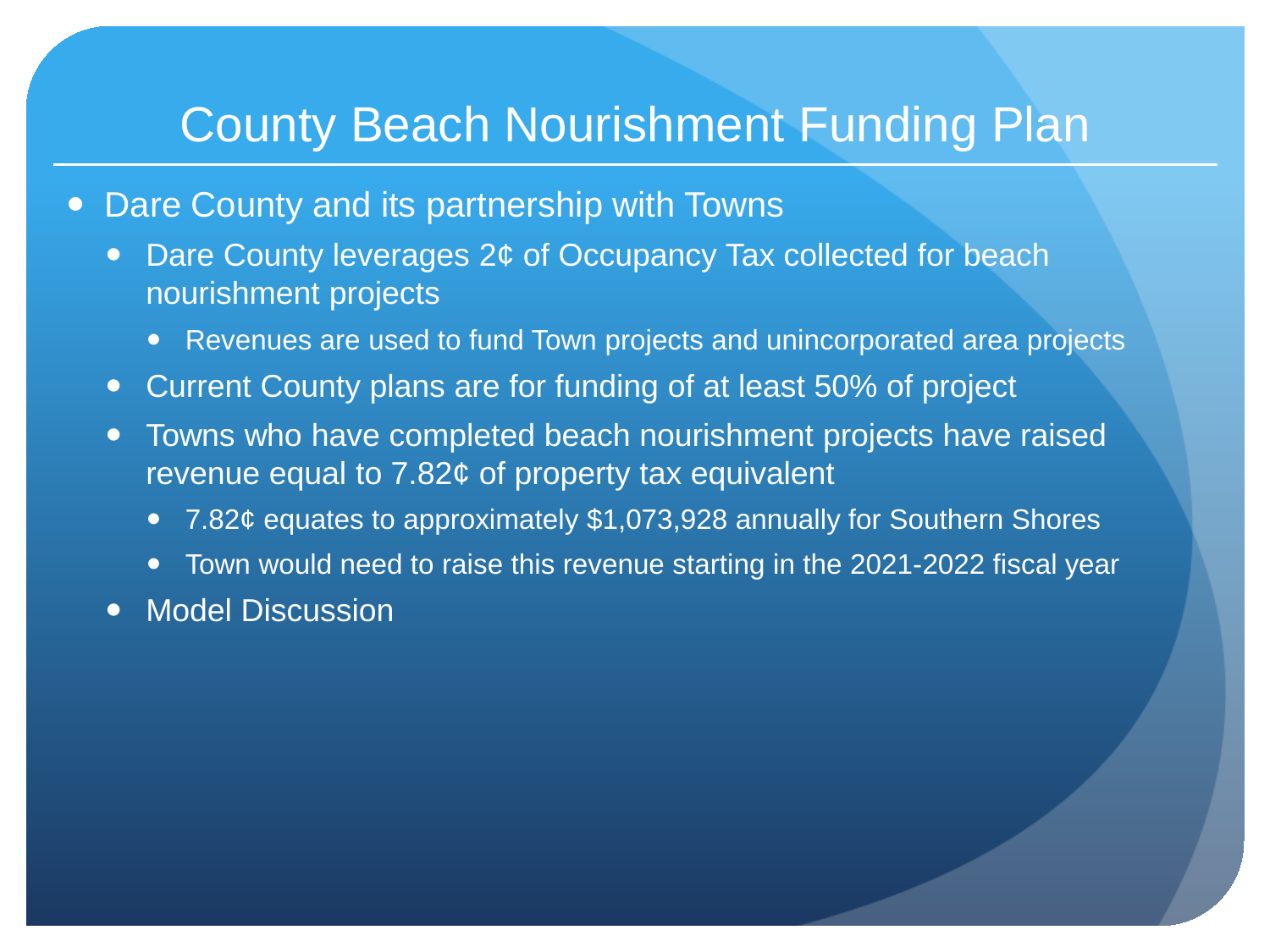#### Option 1

| <u>Uses</u>                                         |                                           | <b>Sources</b>                                      |                                            |
|-----------------------------------------------------|-------------------------------------------|-----------------------------------------------------|--------------------------------------------|
| <b>Estimated Project Cost:</b><br>Cost of Issuance: | \$13,974,200<br>\$100,000<br>\$14,074,200 | <b>County Contributed:</b><br>Borrowed - Spec. Obs. | \$7,037,100<br>\$7,037,100<br>\$14,074,200 |

| <b>Debt Service Estimate</b> |                  |                 |                                     |  |  |  |  |
|------------------------------|------------------|-----------------|-------------------------------------|--|--|--|--|
| <b>FY</b>                    | <b>Principal</b> | <b>Interest</b> | <b>Total</b><br><b>Debt Service</b> |  |  |  |  |
| 2023                         | 1,407,420        | 246,299         | 1,653,719                           |  |  |  |  |
|                              | \$               | \$              | S                                   |  |  |  |  |
| 2024                         | 1,407,420        | \$              | 1,604,459                           |  |  |  |  |
|                              | \$               | 197,039         | S                                   |  |  |  |  |
| 2025                         | 1,407,420        | 147,779         | 1,555,199                           |  |  |  |  |
|                              | $\mathfrak{L}$   | \$              | S                                   |  |  |  |  |
| 2026                         | 1,407,420        | \$              | 1,505,939                           |  |  |  |  |
|                              | \$               | 98,519          | \$                                  |  |  |  |  |
| 2027                         | 1,407,420        | \$              | 1,456,680                           |  |  |  |  |
|                              | $\mathbb{S}$     | 49,260          | \$                                  |  |  |  |  |
|                              |                  |                 |                                     |  |  |  |  |
| Total:                       | 7,037,100<br>S   | 738,896<br>S    | 7,775,996                           |  |  |  |  |

| <b>FY</b> | County<br><b>Contributed</b> |                | <b>Town</b><br>Contributed |              | <b>Total</b><br><b>Revenue</b> |
|-----------|------------------------------|----------------|----------------------------|--------------|--------------------------------|
| 2023      | \$<br>579,790                | \$             | 1,073,928                  | S.           | 1,653,719                      |
| 2024      | \$<br>530,530                | \$             | 1,073,928                  | $\mathbf{s}$ | 1,604,459                      |
| 2025      | \$<br>481,271                | $\mathfrak{S}$ | 1,073,928                  | \$           | 1,555,199                      |
| 2026      | \$<br>432,011                | \$             | 1,073,928                  | \$           | 1,505,939                      |
| 2027      | \$<br>382,751                | $\mathbb S$    | 1,073,928                  |              | \$1,456,680                    |
|           |                              |                |                            |              |                                |
| Total:    | 2,406,353                    |                | 5,369,642                  |              | 7,775,996                      |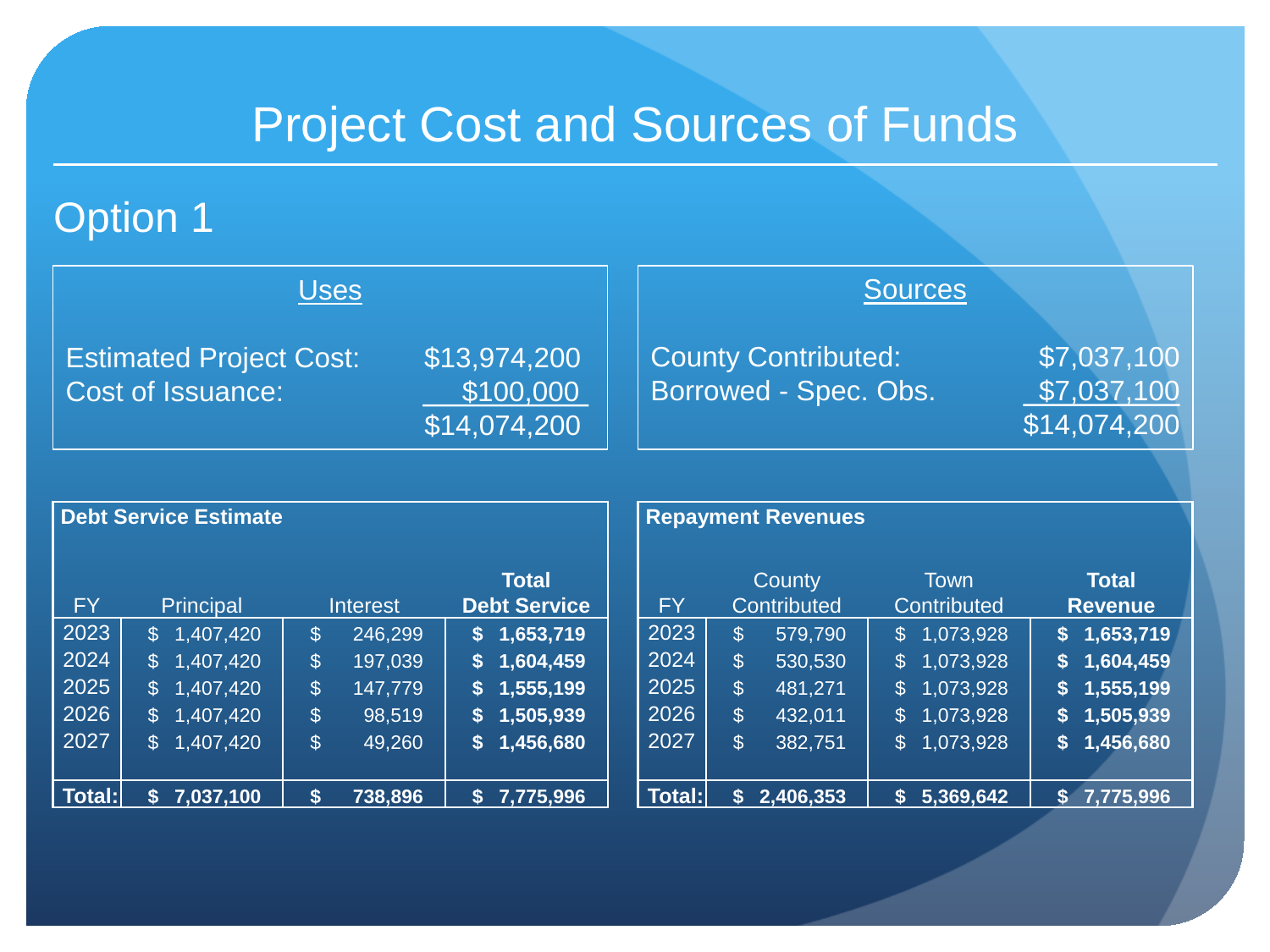#### Option 3

| <u>Uses</u>                                         |                                           | <b>Sources</b>                                      |                                            |
|-----------------------------------------------------|-------------------------------------------|-----------------------------------------------------|--------------------------------------------|
| <b>Estimated Project Cost:</b><br>Cost of Issuance: | \$16,685,800<br>\$100,000<br>\$16,785,800 | <b>County Contributed:</b><br>Borrowed - Spec. Obs. | \$8,392,900<br>\$8,392,900<br>\$16,785,800 |

| <b>Debt Service Estimate</b> |                  |                 |                                     |  |  |  |  |
|------------------------------|------------------|-----------------|-------------------------------------|--|--|--|--|
| <b>FY</b>                    | <b>Principal</b> | <b>Interest</b> | <b>Total</b><br><b>Debt Service</b> |  |  |  |  |
| 2023                         | 1,678,580        | 293,752         | 1,972,332                           |  |  |  |  |
|                              | \$               | $\$\$           | S                                   |  |  |  |  |
| 2024                         | 1,678,580        | $\$\$           | 1,913,581                           |  |  |  |  |
|                              | \$               | 235,001         | S                                   |  |  |  |  |
| 2025                         | 1,678,580        | $\$\$           | 1,854,831                           |  |  |  |  |
|                              | \$               | 176,251         | S                                   |  |  |  |  |
| 2026                         | 1,678,580        | \$              | 1,796,081                           |  |  |  |  |
|                              | \$               | 117,501         | S                                   |  |  |  |  |
| 2027                         | 1,678,580        | $\$\$           | 1,737,330                           |  |  |  |  |
|                              | \$               | 58,750          | \$                                  |  |  |  |  |
|                              |                  |                 |                                     |  |  |  |  |
| Total:                       | 8,392,900<br>S   | 881,255<br>S    | 9,274,155                           |  |  |  |  |

| <b>FY</b> |                | County<br><b>Contributed</b> |              | <b>Town</b><br>Contributed | <b>Total</b><br><b>Revenue</b> |
|-----------|----------------|------------------------------|--------------|----------------------------|--------------------------------|
| 2023      | $\mathfrak{L}$ | 898,403                      | \$           | 1,073,928                  | \$1,972,332                    |
| 2024      | \$             | 839,653                      | \$           | 1,073,928                  | \$1,913,581                    |
| 2025      | \$             | 780,902                      | \$           | 1,073,928                  | \$<br>1,854,831                |
| 2026      | \$             | 722,152                      | $\mathbb{S}$ | 1,073,928                  | \$<br>1,796,081                |
| 2027      | \$             | 663,402                      | $\mathbb{S}$ | 1,073,928                  | \$1,737,330                    |
|           |                |                              |              |                            |                                |
| Total:    | S              | 3,904,512                    |              | 5,369,642                  | 9,274,155                      |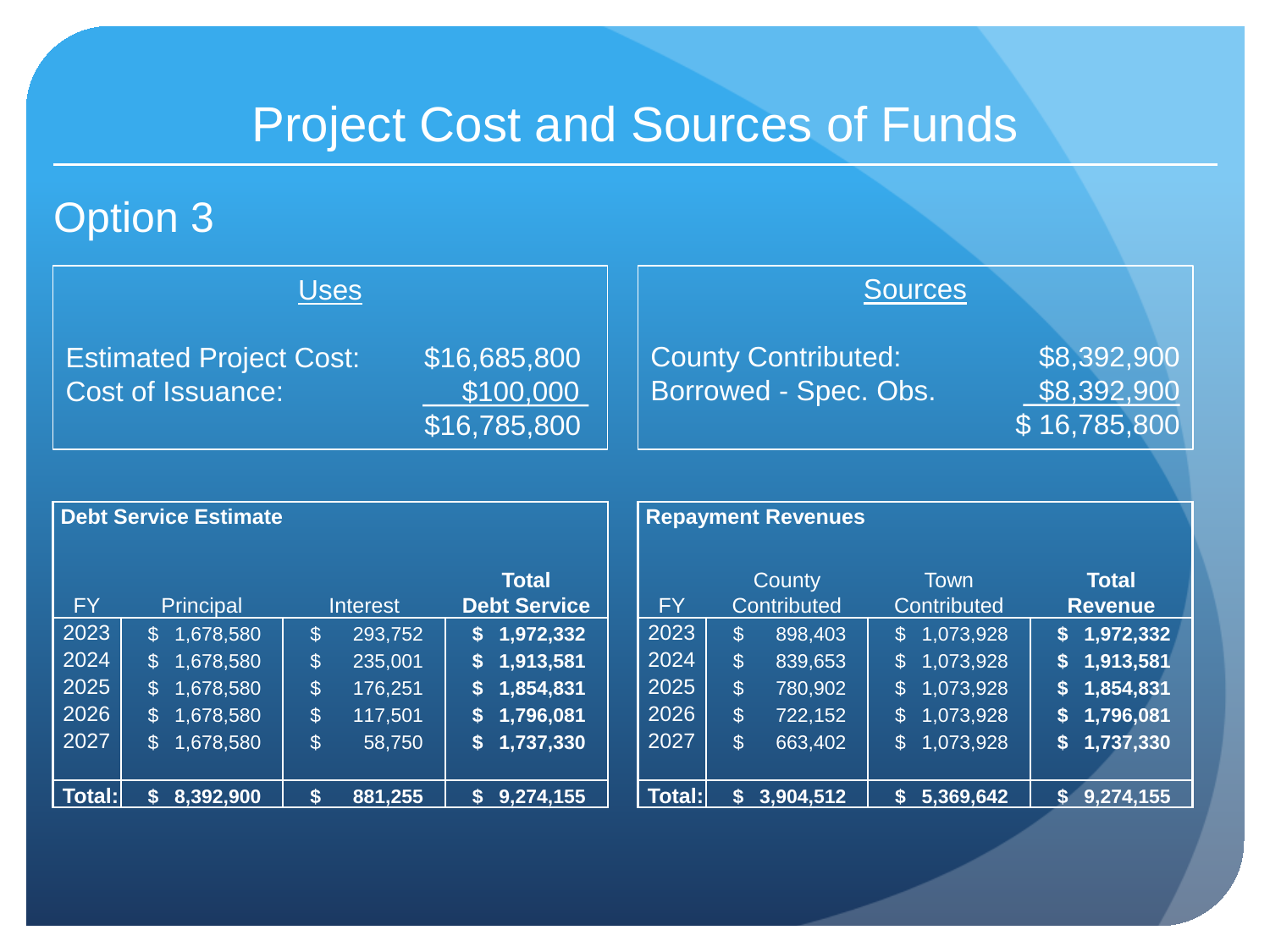#### Option 4

| <u>Uses</u>                                         |                                           | <b>Sources</b>                                      |                                            |
|-----------------------------------------------------|-------------------------------------------|-----------------------------------------------------|--------------------------------------------|
| <b>Estimated Project Cost:</b><br>Cost of Issuance: | \$14,755,600<br>\$100,000<br>\$14,855,600 | <b>County Contributed:</b><br>Borrowed - Spec. Obs. | \$7,427,800<br>\$7,427,800<br>\$14,855,600 |

| <b>Debt Service Estimate</b> |                  |                 |                                     |  |  |  |  |
|------------------------------|------------------|-----------------|-------------------------------------|--|--|--|--|
| <b>FY</b>                    | <b>Principal</b> | <b>Interest</b> | <b>Total</b><br><b>Debt Service</b> |  |  |  |  |
| 2023                         | 1,485,560        | 259,973         | 1,745,533                           |  |  |  |  |
|                              | \$               | \$              | S                                   |  |  |  |  |
| 2024                         | 1,485,560        | 207,978         | 1,693,538                           |  |  |  |  |
|                              | $\mathfrak{L}$   | \$              | S                                   |  |  |  |  |
| 2025                         | \$               | \$              | 1,641,544                           |  |  |  |  |
|                              | 1,485,560        | 155,984         | S                                   |  |  |  |  |
| 2026                         | 1,485,560        | \$              | 1,589,549                           |  |  |  |  |
|                              | \$               | 103,989         | \$                                  |  |  |  |  |
| 2027                         | 1,485,560        | 51,995          | 1,537,555                           |  |  |  |  |
|                              | \$               | \$              | S                                   |  |  |  |  |
|                              |                  |                 |                                     |  |  |  |  |
| <b>Total:</b>                | 7,427,800<br>S   | S<br>779,919    | 8,207,719                           |  |  |  |  |

| <b>FY</b> | County<br><b>Contributed</b> |           | <b>Town</b><br>Contributed |           | <b>Total</b><br><b>Revenue</b> |             |
|-----------|------------------------------|-----------|----------------------------|-----------|--------------------------------|-------------|
| 2023      | \$                           | 671,605   | \$                         | 1,073,928 |                                | \$1,745,533 |
| 2024      | \$                           | 619,610   | \$                         | 1,073,928 |                                | \$1,693,538 |
| 2025      | \$                           | 567,615   | \$                         | 1,073,928 | $\mathbf{s}$                   | 1,641,544   |
| 2026      | \$                           | 515,621   | $\mathfrak{F}$             | 1,073,928 | \$                             | 1,589,549   |
| 2027      | \$                           | 463,626   | \$.                        | 1,073,928 |                                | \$1,537,555 |
|           |                              |           |                            |           |                                |             |
| Total:    | S                            | 2,838,077 |                            | 5,369,642 |                                | 8,207,719   |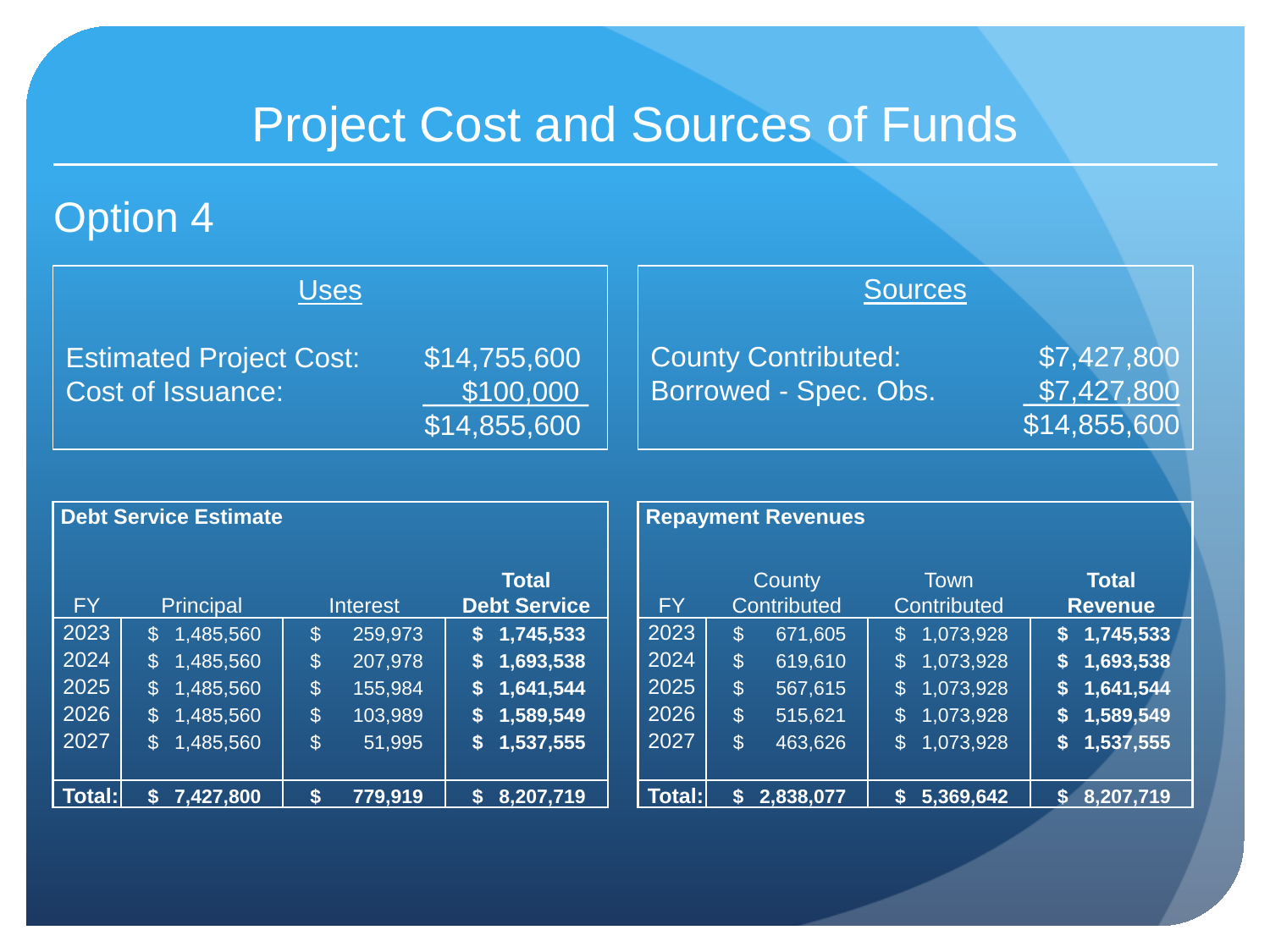#### Option 5

| <u>Uses</u>                                         |                                           | <b>Sources</b>                                      |                                            |
|-----------------------------------------------------|-------------------------------------------|-----------------------------------------------------|--------------------------------------------|
| <b>Estimated Project Cost:</b><br>Cost of Issuance: | \$16,196,500<br>\$100,000<br>\$16,296,500 | <b>County Contributed:</b><br>Borrowed - Spec. Obs. | \$8,148,250<br>\$8,148,250<br>\$16,296,500 |

| <b>Debt Service Estimate</b> |                  |                 |                                     |  |  |  |  |
|------------------------------|------------------|-----------------|-------------------------------------|--|--|--|--|
| <b>FY</b>                    | <b>Principal</b> | <b>Interest</b> | <b>Total</b><br><b>Debt Service</b> |  |  |  |  |
| 2023                         | 1,629,650        | 285,189         | 1,914,839                           |  |  |  |  |
|                              | \$               | \$              | \$                                  |  |  |  |  |
| 2024                         | \$               | \$              | 1,857,801                           |  |  |  |  |
|                              | 1,629,650        | 228,151         | S                                   |  |  |  |  |
| 2025                         | \$               | \$              | 1,800,763                           |  |  |  |  |
|                              | 1,629,650        | 171,113         | \$                                  |  |  |  |  |
| 2026                         | \$               | \$              | 1,743,726                           |  |  |  |  |
|                              | 1,629,650        | 114,076         | \$                                  |  |  |  |  |
| 2027                         | 1,629,650        | \$              | 1,686,688                           |  |  |  |  |
|                              | \$               | 57,038          | \$                                  |  |  |  |  |
|                              |                  |                 |                                     |  |  |  |  |
| Total:l                      | 8,148,250<br>S   | S<br>855,566    | 9,003,816                           |  |  |  |  |

| <b>FY</b> |    | County<br>Contributed |              | <b>Town</b><br>Contributed | <b>Total</b><br><b>Revenue</b> |
|-----------|----|-----------------------|--------------|----------------------------|--------------------------------|
| 2023      | \$ | 840,910               | $\mathbb S$  | 1,073,928                  | \$1,914,839                    |
| 2024      | \$ | 783,873               | $\mathbb{S}$ | 1,073,928                  | \$<br>1,857,801                |
| 2025      | \$ | 726,835               | \$           | 1,073,928                  | \$<br>1,800,763                |
| 2026      | \$ | 669,797               | \$           | 1,073,928                  | \$<br>1,743,726                |
| 2027      | \$ | 612,759               | \$           | 1,073,928                  | \$<br>1,686,688                |
|           |    |                       |              |                            |                                |
| Total:l   | S  | 3,634,174             |              | 5,369,642                  | 9,003,816                      |